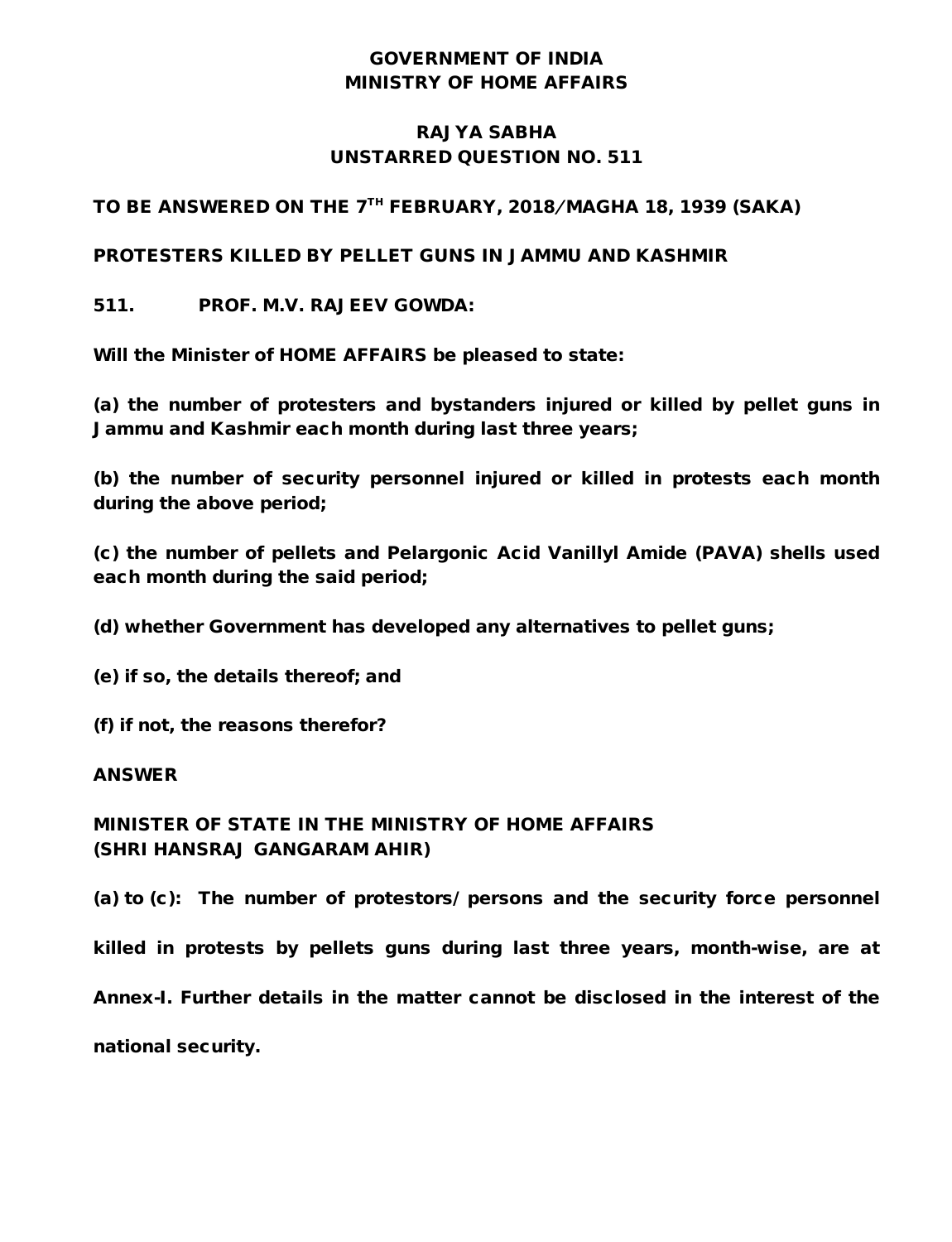(d) to (f): Government of India constituted an Expert Committee on 26.07.2016 to explore other possible alternatives to Pellet Guns as non-lethal weapons. The recommendations of the Committee have been taken into account by the Government for appropriate implementation. Accordingly, various measures such as using PAVA-Chilli (Shells and Grenades), STUN-LAC (Shells and Grenades) and Tear Smoke Shells are used to disperse the unlawful violent protesters before the use of Pellet Guns.

\*\*\*\*\*\*\*\*\*